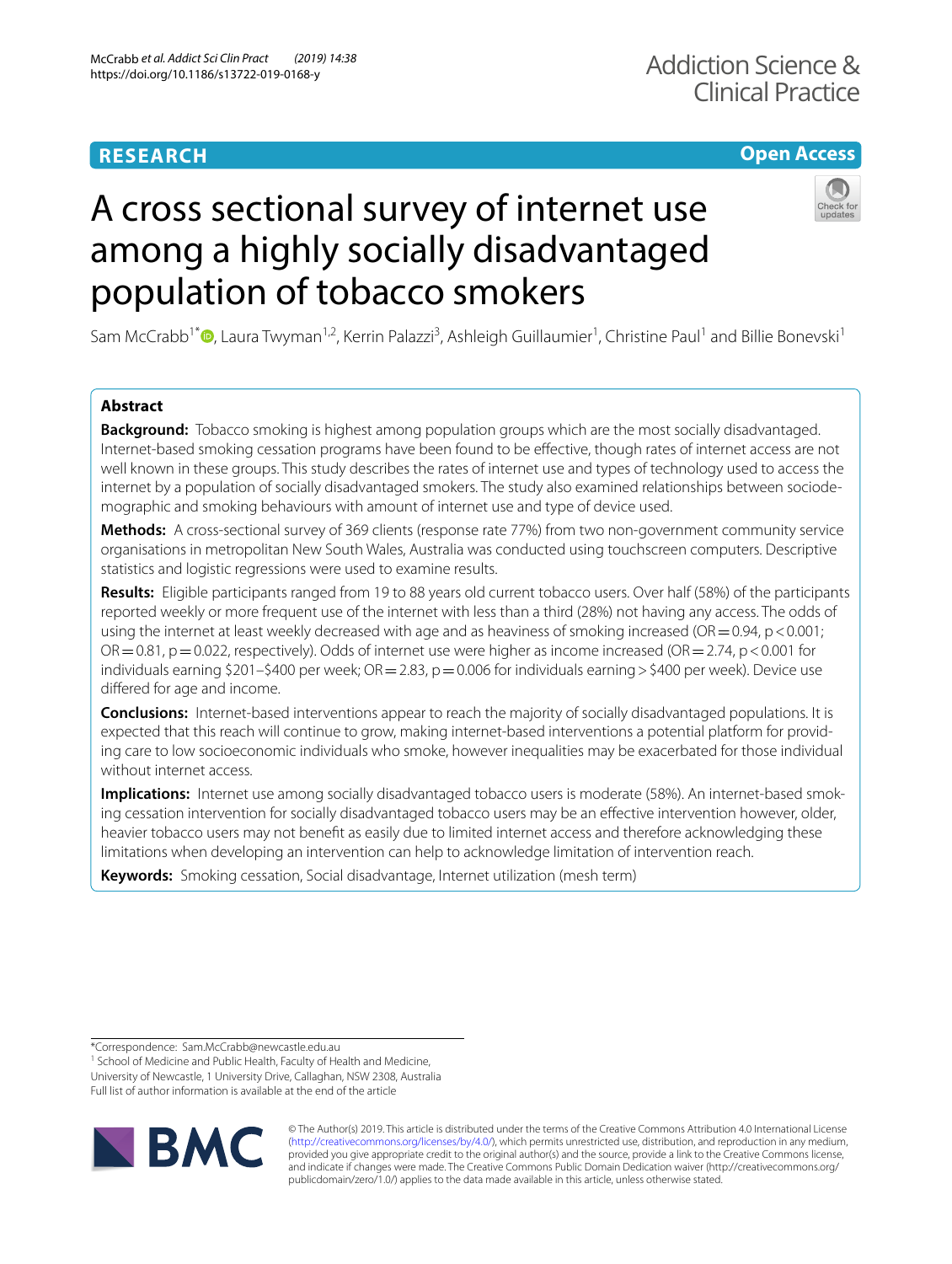#### **Background**

The prevalence of tobacco smoking is high amongst more socially disadvantaged groups (i.e. the long-term unemployed, homeless, mentally ill, ethnic minorities, prisoners, at-risk-youth, and single parents are some of the groups that collectively can be defned as "disadvantaged individuals") [[1\]](#page-8-0), and is especially true for people with comorbidities such as other substance use and mental health issues in most countries [\[2](#page-8-1)[–4](#page-8-2)]. Social disadvantage is related to increased rates of concurrent use of tobacco and cannabis [[5–](#page-8-3)[7](#page-8-4)]. Concurrent daily tobacco and cannabis use has been found to be high (40–78%) as cannabis users often mix their cannabis with tobacco for smoking [[8\]](#page-8-5). Concurrent use has been linked to an increased risk of and higher levels of nicotine dependence, poorer health outcomes and greater difficulty when quitting  $[8-11]$  $[8-11]$ .

Delivering efective smoking cessation support to the highest number of smokers in hard to reach groups is a key international priority for tobacco control [\[12](#page-8-7)]. Too, the RE-AIM model, which outlines fves aspects related to the impact of public health intervention and can be used to plan or evaluate interventions, highlights that increasing the reach of interventions is essential to address health inequities in society [\[13](#page-8-8)]. An internetbased intervention may provide an option for this as internet-based intervention have been found to address the APEASE criteria for designing scalable interventions of Afordability, Practicality, Efectiveness and cost-efectiveness, Acceptability, Safety and Equity [\[14\]](#page-8-9).

Access to the internet has greatly increased in recent years with home access rates increasing from 83% in 2012–2013 to 86% in 2016–2017 in the Australian general population [[15,](#page-8-10) [16](#page-8-11)]. By June 2018, there have been an additional 14.5 million internet subscribers in Australia [[17\]](#page-8-12). Smartphone access may increase internet availability further, with a total of 27 million mobile handset subscribers by June 2018 [[17](#page-8-12)]. Differences have been found for device used to access the internet, with the majority of devices used increasing in the 2016–2017 year [\[15](#page-8-10)]. However, this data is not available for socially disadvantaged populations. Too, internet access tends to be most prevalent among the more socioeconomically advantaged groups in society, with differences found by education [\[18,](#page-9-0) [19\]](#page-9-1), income [[18,](#page-9-0) [19\]](#page-9-1), ethnicity  $[18]$  $[18]$ , age  $[19-21]$  $[19-21]$ , gender  $[19, 22]$  $[19, 22]$  $[19, 22]$  $[19, 22]$ , and marital status  $[23]$  $[23]$  $[23]$ . These factors may too influence internet access among the socially disadvantaged population. Currently there is a dearth of information on the rates of internet use by socially disadvantaged populations. Australian estimates for the rates of household internet access specifcally for lowest socioeconomic (SES) households in Australia (calculated by Socio-Economic Indexes for Areas Index) are low, with only approximately one in three households (35%) reported to have internet access. Given this, and it is important more estimates of rates are reported to determine if an internet-based intervention may be applicable for this population group.

A meta-analysis by Boland et al. [[24\]](#page-9-5) suggests that websites are efective at increasing smoking cessation among disadvantaged groups (rural Americans smokers, low SES smokers, smokers experiencing a mental illness, African Americans smokers, HIV positive smokers, smokers with a substance use disorder, and Maori smokers) by 37% at 6-months ( $OR = 1.37$ , 95% CI 1.01, 1.85,  $p < 0.05$ ). Previous research suggests that individuals with the following smoking behaviours were more likely to be recruited to an internet-based smoking cessation intervention: smoke at higher rates, smoke within 30 min of waking, had made more quit attempts in the previous year, and had started smoking at a younger age  $[25]$  $[25]$ . As such the effectiveness of internet-based interventions may not accurately refect their impact on the greater population of tobacco smokers and for internet-based interventions to have optimal impact, it is important comorbities and barriers to access of the target population (i.e. concurrent cannabis use, smoking related variables, age, gender, income, education, ethnicity, marital status, and devices used to access the internet) be determined so approaches to address these can be incorporated into an interventions.

Given this, we hypothesis that rates of internet use in this sample would be higher than expected and that devices used to access the internet would vary (i.e. not everyone would own a computer but may be access the internet through other means). This could indicate the potential for an internet-based intervention, deliverable via multiple devices, to offer an affordable and wide reaching method for increasing the provision of smoking cessation care to an at risk population. We also hypothesise that socially disadvantaged people who smoke may be impacted by additional barriers (such as higher rates of tobacco use and cannabis use, and other smoking behaviour variables) which may impact cessation attempts, and the efectiveness of any intervention. For this reason, this study describes the rates of internet use and type of technology used to access the internet by a socially disadvantaged population of smokers. This study also examines relationships between sociodemographic and smoking behaviours with amount of internet used and type of device used. To determine if an internetbased intervention would be of interest to this group, the relationship between level of internet use and interest in using the internet for health was also examined.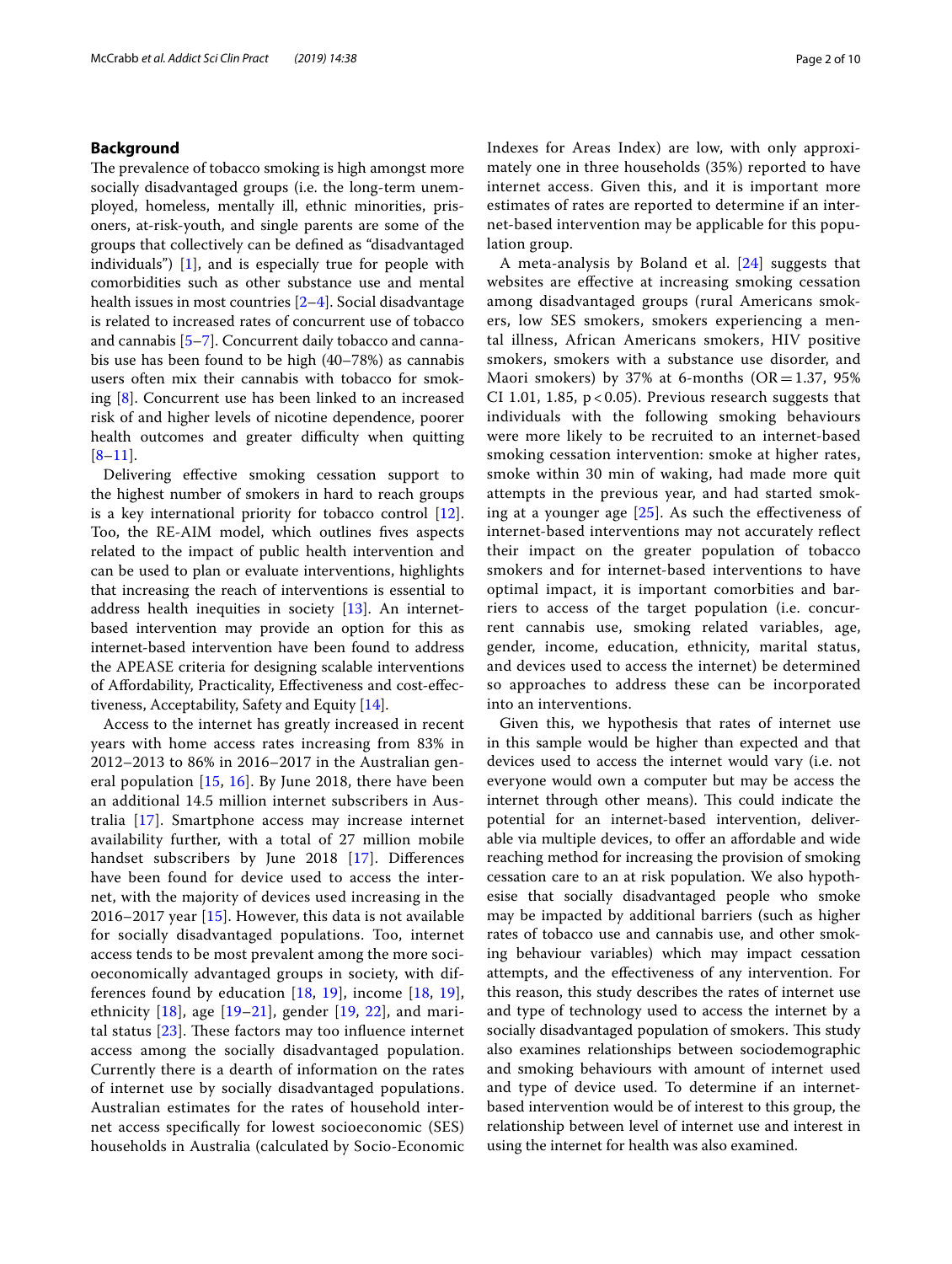#### **Methods**

#### **Design and setting**

A cross-sectional survey, which composed of existing or adapted validated survey items [[26](#page-9-7), [27](#page-9-8)], was conducted at two non-government community service organisations (CSO) in two major cities in New South Wales, Australia, from October 2013 to July 2014. CSOs provide fnancial and accommodation emergency aid to people in crisis. Smoking rates are high amongst CSO clients (between 60 and 70%) who tend to be homeless, unemployed, living with a mental illness, or identify as being Aboriginal or Torres Strait Islander [[28,](#page-9-9) [29\]](#page-9-10).

Clients were informed by CSO staf that a health survey was being conducted in the organisation. A Research Assistant approached clients to participate in the research, assessed eligibility and provided an information statement. The survey was self-completed using a touchscreen computer and survey completion was regarded as consent. Participants received a \$10 grocery card gift voucher as reimbursement for completing the survey. Ethics approval for this study has been obtained from the University of Newcastle Human Research Ethics Committee (HREC-2010-1002).

#### **Participants**

Clients of the CSOs were eligible if they were: (1) aged 18 years or older; (2) not under the infuence of alcohol or other drugs or too distressed at time of recruitment; and (3) current daily or occasional smokers. Self-reported smoking status was assessed using the following two items (1) *"Do you currently smoke tobacco products?"* (response options: yes, daily; yes, at least once a week; yes, but less often than once a week; no, not at all) and (2) *"Have you smoked at least 100 cigarettes or a similar amount of smoking in your life?"* (response options: yes; no; not sure). Current smokers were defned as selfreported daily or occasional smokers who had smoked at least 100 cigarettes in their lifetime.

### **Measures**

#### *Characteristics*

*Participant sociodemographics* Age, gender, Aboriginal and/or Torres Strait Islander (Indigenous Australian) status, education, marital status, housing status, weekly net income, and source of income were assessed.

*Smoking status and smoking related variables* Nicotine dependence was assessed using the two-item Heaviness of Smoking Index (HSI) with higher scores indicating higher levels of nicotine dependence [[26\]](#page-9-7). Quit intentions were measured by asking *"What are your intentions regarding quitting? Do you plan to;"* (response options: quit in the next 30 days; quit in the next 6 months; quit, but not in the next 6 months; never quit; don't know). Selfefficacy for quitting was determined using the following: *"If you decided to give up smoking completely in the next 6 months, how sure are you that you would succeed?"* (response options: not at all sure, slightly sure, moderately sure, very sure, extremely sure) [[27](#page-9-8)].

Cannabis use was determined by asking *"During the past month how often did you use cannabis?"* (response options: 6–7 days each week; 4–5 days each week; 2–3 days each week; 1 day each week; 1 day each fortnight; once in the last month; not at all in the last month). This variable was dichotomised as a yes (in the last month) vs no (not at all) for regression modelling.

#### *Outcome variables*

*Internet access* Internet access in the last 12 months was determined by asking *"In the last 12 months, how often have you accessed the internet?"* (response options: every day; about once a week; less than once a week; not at all); these were collapsed into 'at least weekly' yes vs no for regression modelling.

*Devices used to access the internet* Participants were asked to indicate yes or no to the question *"In the last 12 months did you access the internet through any of the following?"* for the following devices: computer (desktop or laptop); smart phone; tablet; device not owned by you; other.

*Using the internet to improve your health* Respondents were asked to indicate their interest in using the internet to improve their health by responding to the following *"Would you use the internet to help you improve your health?"* (response options: yes; no).

#### **Analysis**

All data were stored on secure servers at the University of Newcastle and SAS v9.4 (SAS Institute Inc., Cary, NC, USA.) was used for analysis.

Descriptive statistics of participant sociodemographic characteristics are presented as numbers and percentages for categorical variables and means, medians, standard deviation (SD), minimum, and maximum for continuous variables. Logistic regressions were used to examine the associations between age, gender, heaviness of smoking, Indigenous Australian status, cannabis use, income, education, housing, and quit intentions with at least weekly internet use, device used for accessing the internet, and use of the internet for health improvement. Variables included in each regression model were selected a priori based on literature and clinical knowledge or were factors of interest as outlined in the introduction, with diferences found by education, income, ethnicity, age, gender,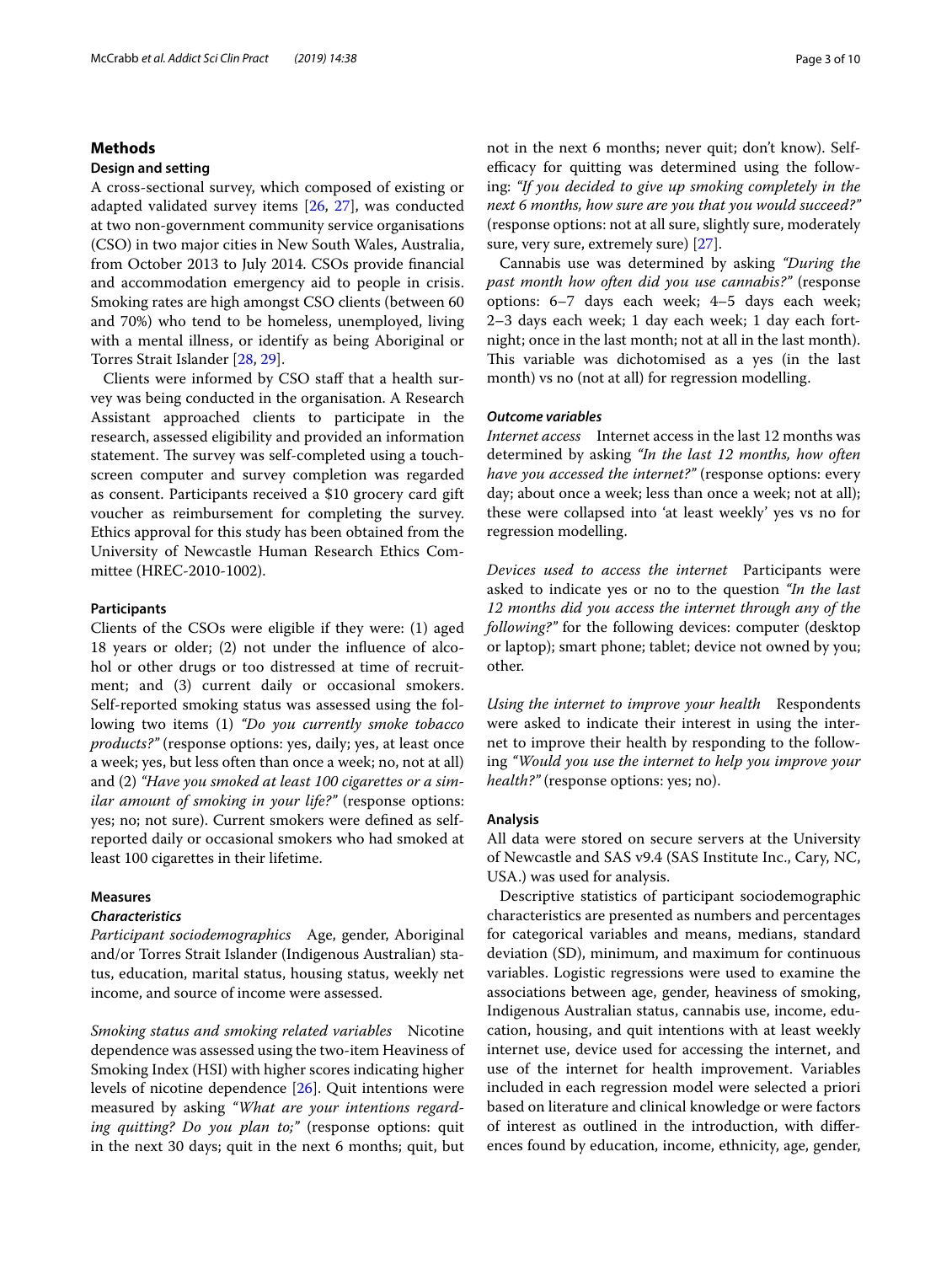smoking related variables, and marital status. Indigenous Australian status was split into two groups: Indigenous (Aboriginal and/or Torres Strait Islander) vs non-Indigenous individuals. Marital status was also categories into two groups: individuals who were married/de facto/living with partner vs separated/divorced/never married or single/widowed. Collinearity of variables in adjusted models were checked using variance infation factors (VIFs) and by examining crude and adjusted estimates; no variables were found to be collinear, with all VIFs less than two, and adjusted estimates similar in efect size and direction to crude estimates. Crude and adjusted odds ratios with 95% confdence intervals and *p* values were calculated for variables in the models. Signifcance was determined at  $p < 0.05$ .

#### **Results**

Of the 606 clients attending the two centres during the study period, 478 (78%) clients were eligible to take part and invited to see the Research Assistant for more information about the study. Reasons for ineligibility included being a non-smoker ( $n=96$ ), being under the influence of alcohol or other drugs ( $n=5$ ), distress ( $n=3$ ), and being aged under 18 years ( $n=5$ ). Of eligible clients, 369 (77%) participants consented and gave complete survey data.

*Participant sociodemographic characteristic.* Table [1](#page-3-0) contains a summary of participant sociodemographic information. More participants were female (59%;  $n=219$ ), and average age was 40 years (SD=11). Participants self-reporting as Aboriginal and/or Torres Strait Islander made up 21% ( $n=78$ ) of the sample, compared to 2.9% of the population in New South Wales [\[30](#page-9-11)]. Most of the sample reported low income with  $71\%$  (n=261) reporting income well below the Australian single-person 'poverty line' of \$413 per week  $[31]$  $[31]$  and 91% (n=337) dependent on government benefts as their main source of income.

*Smoking characteristics* The majority of participants were current daily smokers, with a medium level of nicotine addiction (characterised as a Heaviness of Smoking Index score of  $3-4$ ). There was uncertainty around quit intentions, motivation and self-efficacy, however the majority (88%) were a bit or very interested in quitting (Table [2\)](#page-4-0).

#### **Rates of internet use and type of technology used to access the internet**

Fifty-eight percent of participants indicated that they used the internet at least weekly  $(n=213)$ . Access per device type ranged from 8% (other device), 32% (tablet), 65% (computer) to 75% (smart phone), with 58.8% using multiple device types (i.e. stating yes to more than one device). Approximately half (56%) of the respondents

| Characteristic               | Response option                                            | Total ( $n = 369$ )<br>n (%) |
|------------------------------|------------------------------------------------------------|------------------------------|
| Age                          | Mean (SD)                                                  | 40(11)                       |
|                              | Median (min, max)                                          | 38 (19, 88)                  |
| Gender                       | Male                                                       | 150 (41%)                    |
| Housing status               | Own house                                                  | $11(3.0\%)$                  |
|                              | Rental house                                               | 142 (38%)                    |
|                              | With family or friends/hotel, motel/no home, street living | 53 (14%)                     |
|                              | Supported accommodation/government housing                 | 152 (41%)                    |
|                              | Other                                                      | $11(3.0\%)$                  |
| Indigenous Australian status | Aboriginal and/or Torres Strait Islander                   | 78 (21%)                     |
| Marital status               | Married/defacto/living with partner                        | 72 (20%)                     |
| Highest level of education   | Primary school                                             | 61 (17%)                     |
|                              | Secondary or less                                          | 236 (64%)                    |
|                              | Tertiary qualifications                                    | 72 (20%)                     |
| Weekly income amount (net)   | Less than \$200 per week                                   | 100 (29%)                    |
|                              | Between \$201 and \$400 per week                           | 161 (47%)                    |
|                              | More than \$400 per week                                   | 78 (23%)                     |
| Source of income             | Paid employment (either full or part time)                 | 18 (4.9%)                    |
|                              | Government pension or benefit                              | 337 (91%)                    |
|                              | Other                                                      | 14 (3.8%)                    |

<span id="page-3-0"></span>**Table 1 Sociodemographic of the sample**

*SD* standard deviation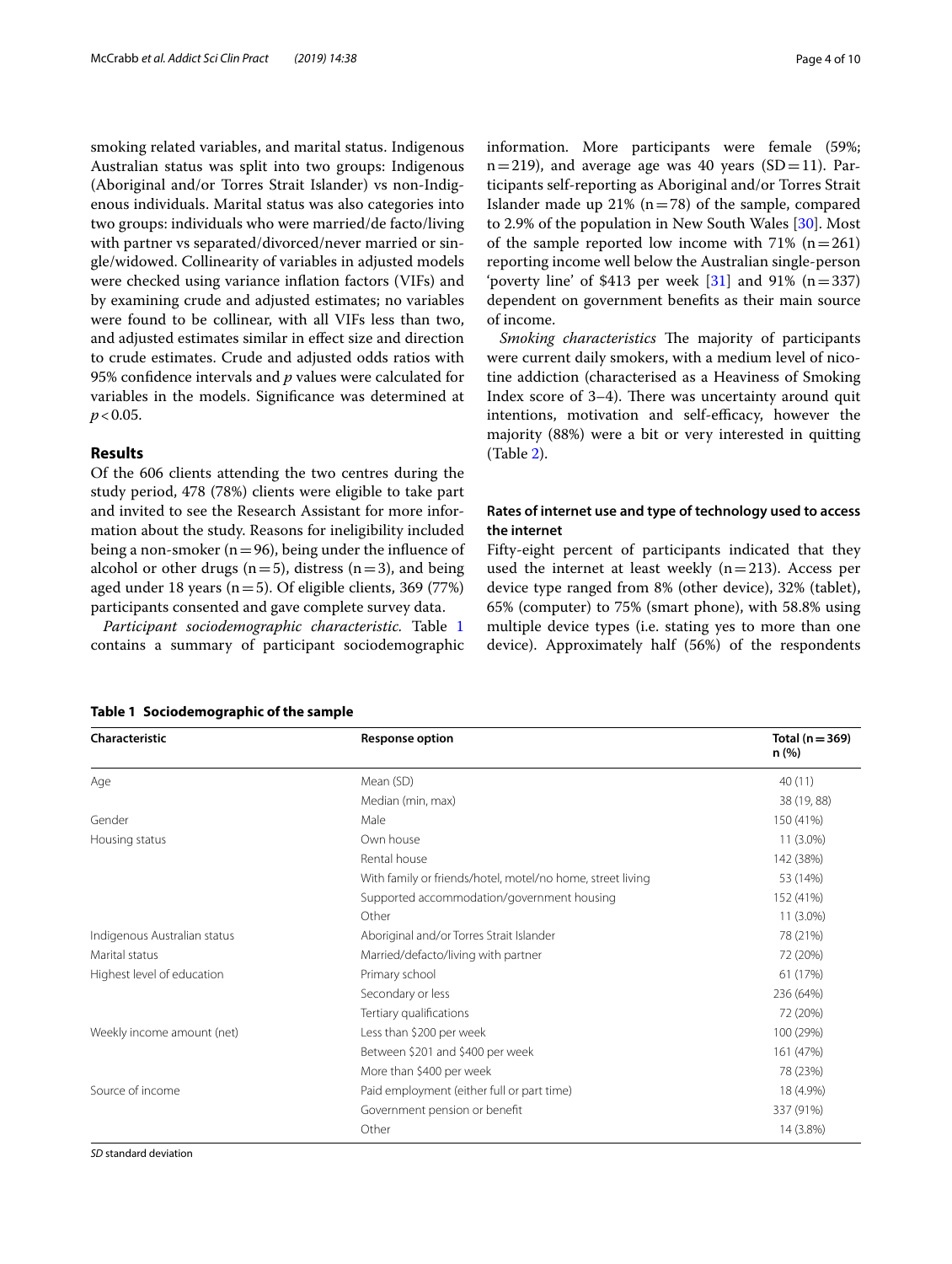#### <span id="page-4-0"></span>**Table 2 Smoking characteristics**

| <b>Characteristic</b>                    | <b>Response option</b>                    | Total ( $n = 369$ )<br>n(%) |
|------------------------------------------|-------------------------------------------|-----------------------------|
| Do you currently smoke tobacco products? | Yes, daily                                | 338 (92%)                   |
|                                          | Yes, at least once a week                 | 22 (6.0%)                   |
|                                          | Yes, but less often than once a week      | $9(2.4\%)$                  |
| <b>HSI</b>                               | Mean (SD)                                 | 3(2)                        |
|                                          | Median (min, max)                         | 3(0, 6)                     |
| Number of cigarettes smoked per day      | Mean (SD)                                 | 15.9 (10.0)                 |
|                                          | Median (min, max)                         | 15.0 (1.0, 50.0)            |
| Lifetime quit attempts                   | Yes                                       | 303 (82%)                   |
| Quit attempt > 6 months                  | No quit attempt                           | 66 (18%)                    |
|                                          | $< 6$ months                              | 238 (66%)                   |
|                                          | $> 6$ months                              | 59 (16%)                    |
|                                          | Missing                                   | 6                           |
| Intentions regarding quitting            | Don't know                                | 132 (36%)                   |
|                                          | Never quit                                | 19 (5.1%)                   |
|                                          | Quit but not in the next 6 months         | 52 (14%)                    |
|                                          | Quit in the next 6 months                 | 112 (30%)                   |
|                                          | Quit in the next 30 days                  | 54 (15%)                    |
| Motivation to quit                       | Low motivation                            | 74 (20%)                    |
|                                          | Moderate motivation                       | 174 (48%)                   |
|                                          | High motivation                           | 117 (32%)                   |
|                                          | Missing                                   | $\overline{4}$              |
| Interest in quitting                     | I am not interested in quitting smoking   | 43 (12%)                    |
|                                          | I am a bit interested in quitting smoking | 157 (43%)                   |
|                                          | I am very interested in quitting smoking  | 169 (46%)                   |
| Self-efficacy                            | Not at all sure                           | 128 (35%)                   |
|                                          | Slightly sure                             | 74 (20%)                    |
|                                          | Moderately sure                           | 100 (27%)                   |
|                                          | Very sure                                 | 53 (14%)                    |
|                                          | Extremely sure                            | 14 (3.8%)                   |
| Cannabis use, previous month             | Yes                                       | 104 (28%)                   |

*HSI* Heaviness of Smoking Index, *SD* standard deviation

indicated that they would use the internet to improve their health.

#### **Association between participant characteristics and at least weekly internet use**

Results from the logistic regression examining factors associated with at least weekly internet usage (Table [3](#page-5-0)) found that the odds of using the internet at least weekly internet was lower as age increased (per 1 year increase in age;  $OR = 0.94$ , 95% CI 0.92, 0.97, p < 0.001), and as HSI increased (per 1 unit increase; OR=0.81, 95% CI 0.68, 0.97,  $p = 0.022$ ) (Table [3](#page-5-0)). The odds of using the internet were higher if the participant had received a tertiary education (OR = 3.57, 95% CI 1.50, 8.54,  $p = 0.004$ ) compared to a primary school education. Additionally, the odds of at least weekly internet use were higher for individuals earning \$201–\$400 per week compared less than \$200 per week (OR = 2.74, 95% CI 1.52, 4.91, p < 0.001) and for individuals earning more than \$400 per week compared to less than \$200 per week (OR=2.83, 95% CI 1.35, 5.95,  $p = 0.006$ ).

#### **Relationship between participant characteristics with type of device used**

Income was found to be related to using a computer to access the internet, with individuals earning \$201–\$400 per week reporting more than 2 times the odds of using a computer to access the internet than individuals earning less than \$200 per week (OR=2.35, 95% CI 1.19, 4.64,  $p = 0.014$ , Table [4\)](#page-6-0).

Increasing age was found to have lower odds of using a smartphone (8% less likely per year older; OR 0.92, 95%CI 0.89, 0.95,  $p < 0.001$ ), tablet (4% less likely per year older;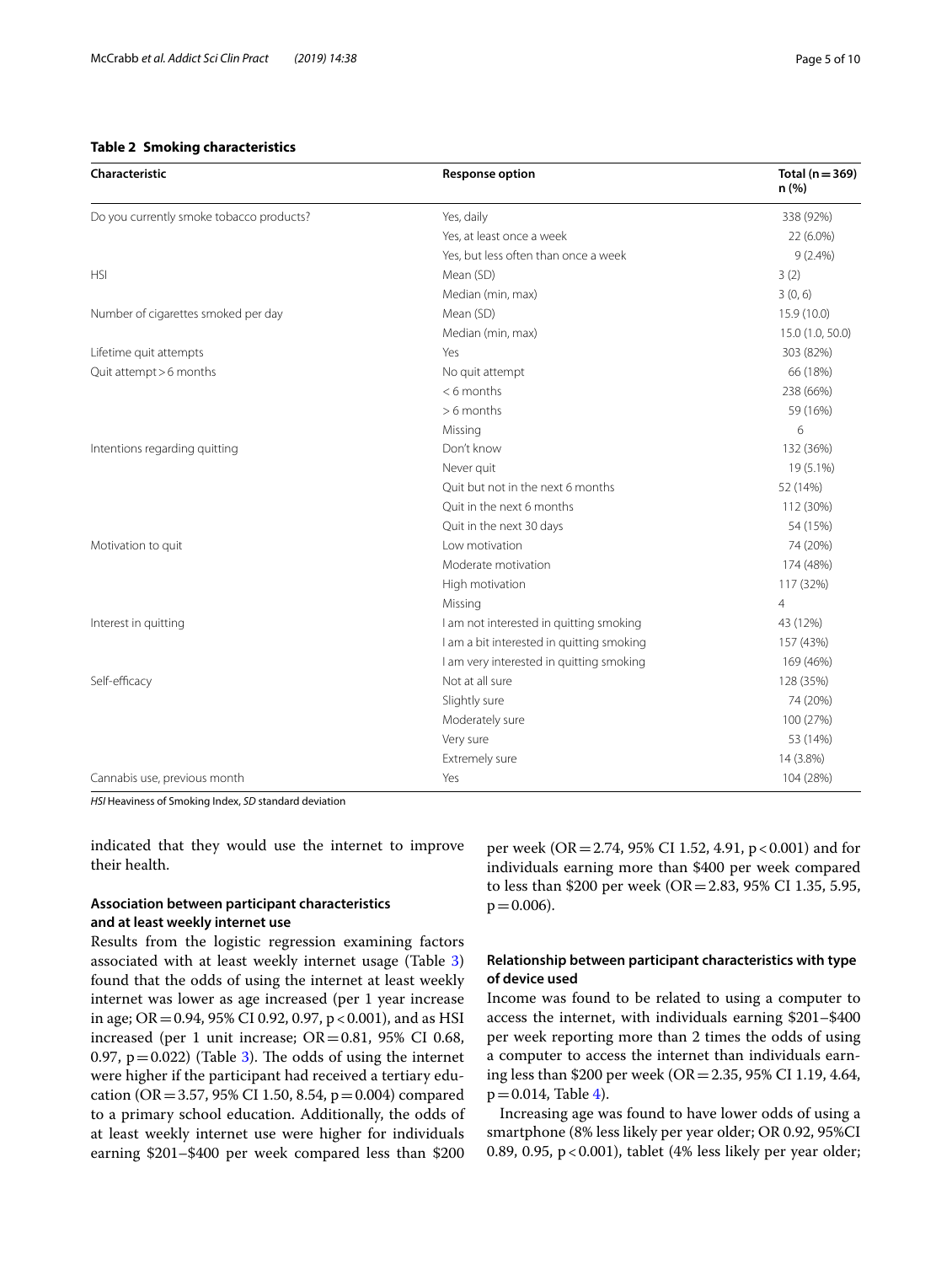| Characteristic                                             | At least weekly<br>internet access <sup>a</sup><br>n(% ) | Crudeb              |         | <b>Full</b> <sup>c</sup> |         |
|------------------------------------------------------------|----------------------------------------------------------|---------------------|---------|--------------------------|---------|
|                                                            |                                                          | Odds ratio (95% CI) | p value | (95% CI)                 | p value |
| Age <sup>a</sup>                                           | 58.1%                                                    | 0.95(0.93, 0.97)    | < 0.001 | 0.94(0.92, 0.97)         | < 0.001 |
| Gender                                                     |                                                          |                     |         |                          |         |
| Male                                                       | 71 (47%)                                                 | Ref                 |         | Ref                      |         |
| Female                                                     | 142 (65%)                                                | 2.05 (1.34, 3.14)   | < 0.001 | 1.64 (0.96, 2.81)        | 0.070   |
| <b>HSI</b>                                                 | 57.9%                                                    | 0.80(0.70, 0.92)    | 0.001   | 0.81(0.68, 0.97)         | 0.022   |
| Aboriginal and/or Torres Strait Islander                   |                                                          |                     | 0.435   |                          | 0.269   |
| Non-Indigenous                                             | 171 (59%)                                                | Ref                 |         | Ref                      |         |
| Indigenous                                                 | 42 (54%)                                                 | 0.82(0.50, 1.35)    |         | 0.7(0.37, 1.32)          |         |
| Cannabis use                                               |                                                          |                     | 0.158   |                          | 0.660   |
| <b>No</b>                                                  | 159 (60%)                                                | Ref                 |         | Ref                      |         |
| Yes                                                        | 54 (52%)                                                 | 0.72(0.46, 1.14)    |         | 0.88(0.50, 1.55)         |         |
| Education                                                  |                                                          |                     | 0.002   |                          | 0.008   |
| Primary school                                             | 26 (43%)                                                 | Ref                 |         | Ref                      |         |
| Secondary school                                           | 134 (57%)                                                | 1.77 (1.00, 3.12)   | 0.050   | 1.35 (0.68, 2.69)        | 0.388   |
| Tertiary school                                            | 53 (74%)                                                 | 3.76 (1.81, 7.79)   | < 0.001 | 3.57 (1.50, 8.54)        | 0.004   |
| Housing                                                    |                                                          |                     | 0.384   |                          | 0.163   |
| Own house                                                  | 5 (45%                                                   | Ref                 |         | Ref                      |         |
| Rental                                                     | 82 (58%)                                                 | 1.64(0.48, 5.63)    | 0.432   | 2.40 (0.44, 13.04)       | 0.312   |
| With family or friends/hotel, motel/no home, street living | 28 (53%)                                                 | 1.34(0.36, 4.95)    | 0.657   | 1.87(0.31, 11.31)        | 0.495   |
| Supported accommodation/government housing                 | 94 (62%)                                                 | 1.94 (0.57, 6.66)   | 0.290   | 4.07 (0.73, 22.73)       | 0.109   |
| Other                                                      | 4 (36%)                                                  | 0.69(0.12, 3.78)    | 0.665   | 1.84 (0.20, 16.60)       | 0.585   |
| Income amount                                              |                                                          |                     | < 0.001 |                          | 0.001   |
| $\leq$ \$200/week                                          | 42 (42%)                                                 | Ref                 |         | Ref                      |         |
| \$201-400/week                                             | 101 (63%)                                                | 2.32 (1.40, 3.87)   | 0.001   | 2.74 (1.52, 4.91)        | < 0.001 |
| >\$400/week                                                | 57 (73%)                                                 | 3.75 (1.98, 7.10)   | < 0.001 | 2.83 (1.35, 5.95)        | 0.006   |
| Cessation intention                                        |                                                          |                     | 0.723   |                          | 0.071   |
| Quit not next 6 months/Never quit                          | 44 (62%)                                                 | Ref                 |         | Ref                      |         |
| Quit within next 6 months                                  | 94 (57%)                                                 | 0.80(0.45, 1.42)    | 0.445   | 0.43(0.21, 0.88)         | 0.022   |
| Don't know                                                 | 75 (57%)                                                 | 0.81(0.45, 1.46)    | 0.477   | 0.59(0.28, 1.22)         | 0.156   |
| Marital status                                             |                                                          |                     | 0.907   |                          | 0.659   |
| Separated/divorced/never married or single/widowed         | 171 (58%)                                                | Ref                 |         | Ref                      |         |
| Married/defacto/living with partner                        | 42 (58%)                                                 | 1.03(0.61, 1.74)    |         | 0.86(0.44, 1.68)         |         |
| Self-efficacy <sup>a</sup>                                 | 57.8%                                                    | 1.19(1.00, 1.41)    | 0.056   | 1.12 (0.89, 1.41)        | 0.319   |

### <span id="page-5-0"></span>**Table 3 Characteristics related to reporting at least weekly internet use**

Italicised text indicates signifcance < 0.05

*HSI* Heaviness of Smoking Index

<sup>a</sup> At least weekly internet use rate at the mean of the continuous variables, i.e. at the mean age, the rate of at least weekly internet use was 58.1%

<sup>b</sup> Number of participants included in each crude model was 369 except for income amount (n=339) and HSI (n=366)

c Full model (n=336) included age, gender, HSI, Indigenous Australian status, cannabis use, education, housing, income amount, cessation intentions, marital status, and self-efficacy

OR 0.96, 95% CI 0.93, 0.99, p=0.008), or other device (3% less likely per year older; 0.97, 95% CI 0.94, 1.00,  $p=0.021$ ) to access the internet in the last 12 months. Individuals earning \$201–\$400 per week were 70% less likely to report using a smartphone to access the internet (OR=0.30, 95% CI 0.12, 0.74,  $p=0.009$ ), but were 2.3 times more likely to access the internet using a computer (OR=2.35, 95% CI 1.19, 4.64, p=0.014). Those participants who had used cannabis in the last month were 63% less likely (OR 0.37, 95% CI 0.18, 0.80,  $p=0.011$ ) to use a smartphone to access the internet in the last 12 months (Table [4\)](#page-6-0).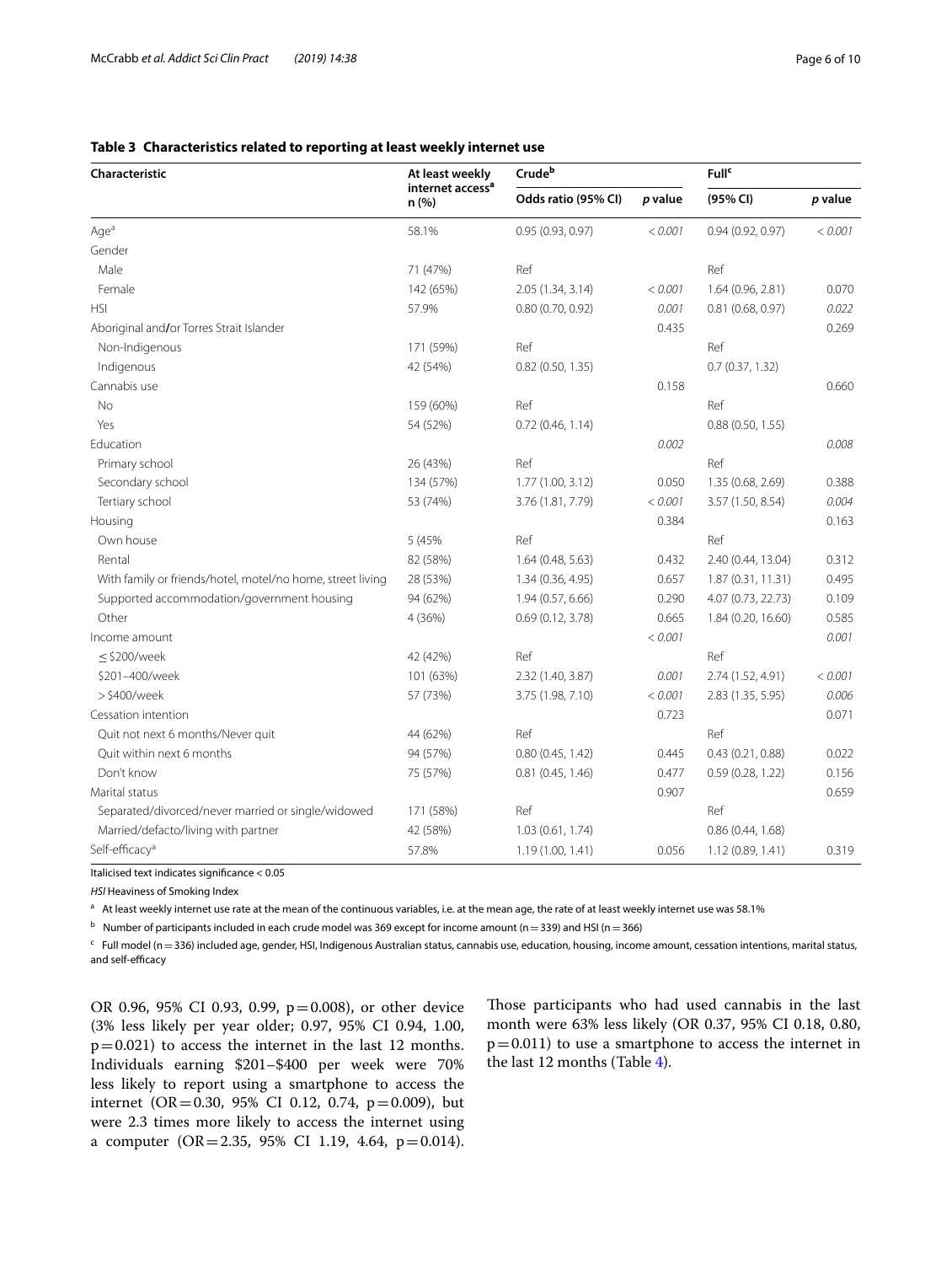|                       | Device use<br>n (%) | Crude             |         | <b>Fullb</b>      |         |  |
|-----------------------|---------------------|-------------------|---------|-------------------|---------|--|
|                       |                     | Odds Ratio (95%)  | p value | Odds Ratio (95%)  | p value |  |
| Computer              |                     |                   |         |                   |         |  |
| Income amount         |                     |                   | 0.035   |                   | 0.045   |  |
| $\leq$ \$200/week     | 31 (52.5%)          | Ref               |         | Ref               |         |  |
| \$201-400/week        | 88 (72.1%)          | 2.34(1.2, 4.5)    | 0.010   | 2.35 (1.19, 4.64) | 0.014   |  |
| >\$400/week           | 43 (67.2%)          | 1.85 (0.89, 3.84) | 0.099   | 1.95 (0.90, 4.25) | 0.091   |  |
| Smartphone            |                     |                   |         |                   |         |  |
| Age <sup>a</sup>      | 74%                 | 0.93(0.90, 0.96)  | < 0.001 | 0.92(0.89, 0.95)  | < 0.001 |  |
| Cannabis              |                     |                   | 0.150   |                   | 0.011   |  |
| No                    | 150 (76.9%)         | Ref               |         | Ref               |         |  |
| Yes                   | 47 (68.1%)          | 0.64(0.35, 1.17)  |         | 0.37(0.18, 0.80)  |         |  |
| Income amount         |                     |                   | 0.024   |                   | 0.030   |  |
| $\leq$ \$200/week     | 50 (84.6%)          | Ref               |         | Ref               |         |  |
| \$201-400/week        | 81 (66.4%)          | 0.36(0.16, 0.79)  | 0.012   | 0.30(0.12, 0.74)  | 0.009   |  |
| >\$400/week           | 50 (78.1%)          | 0.64(0.26, 1.62)  | 0.349   | 0.47(0.17, 1.34)  | 0.157   |  |
| Tablet use            |                     |                   |         |                   |         |  |
| Age <sup>a</sup>      | 29.8%               | 0.96(0.94, 0.99)  | 0.005   | 0.96(0.93, 0.99)  | 0.008   |  |
| Not my (other) device |                     |                   |         |                   |         |  |
| Age <sup>a</sup>      | 38.8%               | 0.97(0.94, 0.99)  | 0.005   | 0.97(0.94, 1.00)  | 0.021   |  |

#### <span id="page-6-0"></span>**Table 4 Signifcant characteristics related to device used to access the internet (non-signifcant associations not presented)**

Italicised text indicates signifcance < 0.05

a Rate at mean of continuous variables

<sup>b</sup> Full model included age, gender, HSI, Indigenous Australian status, cannabis use, income amount, cessation intentions, marital status, and self-efficacy

Number of participants included in crude and full modelling was: computer crude n=245 full model n=243, smartphone crude age (n=264) cannabis (n=264) income amount (n = 245) full n = 243, tablet use crude n = 264 full n = 243, not my (other) device crude n = 264 full n = 243

#### **Using the internet for health and at least weekly internet access**

Logistic regression analysis of the relationship between using the internet at least weekly and interest in using the internet for health was not found to be signifcant, even after adjusting for age, gender, heaviness of smoking, Indigenous Australian status, cannabis use, cessation intentions, income, marital status, and self-efficacy (model results not presented, OR 0.98, 95% CI 0.48, 2.01,  $p = 0.955$ ).

#### **Discussion**

This study describes the frequency with which people accessed the internet among a highly socially disadvantaged sample of Australian smokers. At least weekly internet access was found to be moderate (58%) for the total sample, however it was far below the national average of 86%  $[16]$  $[16]$ . The findings of this study suggests younger individuals, who are on the higher end of the low SES scale, and who have a lower level of nicotine addiction may therefore beneft most from an internet-based intervention aimed at socially disadvantaged individuals. Previous research has found that younger individuals who have a lower level of nicotine addiction are more likely to choose an internet-based intervention for smoking cessation when offered the choice between an internet only intervention or an internet/telephone combination intervention [[32](#page-9-13)]. Interestingly, about half of the respondents indicated that they would be interested in using the internet for health though this was not found to be signifcantly related to greater frequency of internet use. Therefore, the development of an internet-based interventions could potentially assist in helping over half of a hard to reach group of socially disadvantaged individuals, however it may not be accessible to those who would be interested in using it (i.e. those who are interested in using the internet for health do not have at least weekly internet access). While developing and internet intervention could help to address the 'reach' of public health interventions, which, as discussed by Glasglow et al., is essential in refocusing the aims of healthcare to incorporate the needs of the less advantaged individuals, this too could add to the inequalities, with approximately 42% of individuals still potentially missing out  $[12, 12]$  $[12, 12]$  $[12, 12]$ [13\]](#page-8-8). More research in this area is needed to determine which individuals precisely would be interest in using the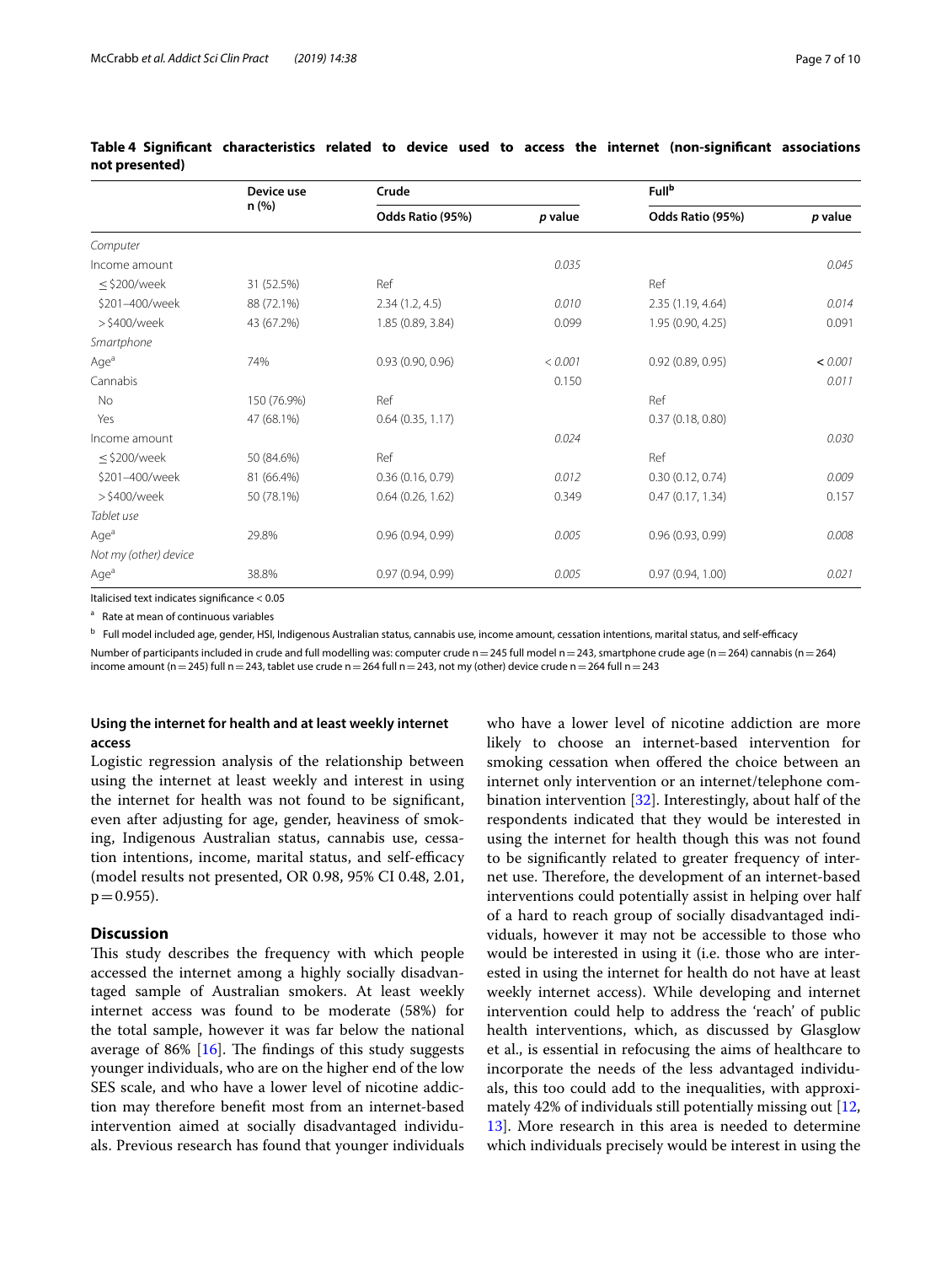internet for health and what platform they would prefer to facilitate access.

The odds of at least weekly internet access was found to be higher among younger individuals or among individuals who smoked at lower levels. These findings suggest that an internet-based smoking cessation intervention, such as the nationally available government website Quit-Now [\[33](#page-9-14)], may be most accessible to younger individuals who smoke at lower rates. Therefore, older individuals, or those with higher levels of nicotine addiction may be the profle of individuals who are potentially missing out. This may suggest that even among socially disadvantaged groups, further disadvantage may exist for those who are older and/or smoke at heavier rates. A lower level of educational attainment, and a lower weekly income was also found to be linked to limited internet access. These differences within an already disadvantaged group of individuals cannot be overlooked, and may add to the health inequalities already seen, especially as older individuals who smoke more heavily may suffer from the impact of smoking related health conditions more immediately and severely then younger individuals who smoke at lower levels. For this reason, it is important to continue to develop novel interventions to continue to assist hard to reach populations.

Rates of internet access were comparable between Indigenous and non-Indigenous Australian respondents. These results indicate that an internet-based interventions may be appropriate especially given previously found support for internet-based interventions among Indigenous Australian communities [\[34](#page-9-15), [35\]](#page-9-16). This is interesting as younger female Aboriginal Australians have been identifed as using the internet more, with the role they play identifed as being important as facilitating internet access for families  $[22]$  $[22]$  $[22]$ . The potential for an internet-based intervention which is culturally sensitive may therefore have a huge beneft given the greater than average percent of people who identify as Indigenous Australian in this socially disadvantaged population. This could also address some aspects of reach noted by Glasgow et al. as being important in the healthcare system [[13\]](#page-8-8).

The finding that at least half of the participants reported an interest in using the internet for health is promising as interest may indicate program uptake, usage, and retention. Retention to internet-based interventions in real-world conditions is often low, with retention rates found to average  $50\%$  (range  $1-93\%$ ) [ $36$ ]. Further, as access to the internet inevitability increases with technological advances, rates of interest in using the internet for health may too increase. Therefore, it is important to have efective internet-based interventions in place to capitalise on growing usage and interest. The inclusion of design techniques recommended to increase and maintain engagement and retention to program completion such as: tailoring; intervention design (i.e. web design, inclusion of behaviour change principals, theoretical bases etc.); use of graphics and videos; and prompts and reminders may also be beneficial. This is supported by Brown et al. who found that a more intensive intervention, one which was based in theory, included evidenced based behaviour change techniques, and principals from user testing with current tobacco smokers, was more efective when compared to information only for low SES individuals [\[37\]](#page-9-18).

Finally, using a computer to access the internet was greater for individuals who reported earning≥\$201 per week compared to individuals earning≤\$200 per week. Conversely, using a smartphone to access the internet decreased as individuals reported higher income. This may suggest that there are diferences in technologies used to access the internet among these groups. Therefore, designing an internet-based intervention that has both desktop (computer) and mobile device (smartphone, tablet) functionality is another important aspect to consider in program design, one which could also capitalise on increases in connectivity and individual interest, and one which could increase reach to a larger proportion of disadvantaged individuals.

#### **Limitations**

A limitation of this study is that all results were based on self-report which can be biased by social desirability or errors of recall. The small number of measures included in the survey may have also been a limiting factor. Further, this research was limited to two NSW CSO services in an urban setting and therefore the results of this study may not generalise to other socially disadvantaged groups. However, this study has a robust sample of 369 highly socially disadvantaged smokers, who are often referred to as hard-to-reach,  $[38]$  with high rates of homelessness, poverty, and Indigenous Australian status. For this reason it is a novel representation of this population. Further, this data was collected in 2013–2014, meaning that these results may have changed. However, given that there remains a dearth of research on Internet access for disadvantaged groups, and that rates of access in Australia as a nation has not increased dramatically, there is a high probability that these fndings are still the case for the majority of socially disadvantaged individuals.

#### **Conclusions**

Internet access in a sample of socially disadvantaged smokers is lower (58%) than national average of 86% [[16\]](#page-8-11), suggesting that internet support will be potentially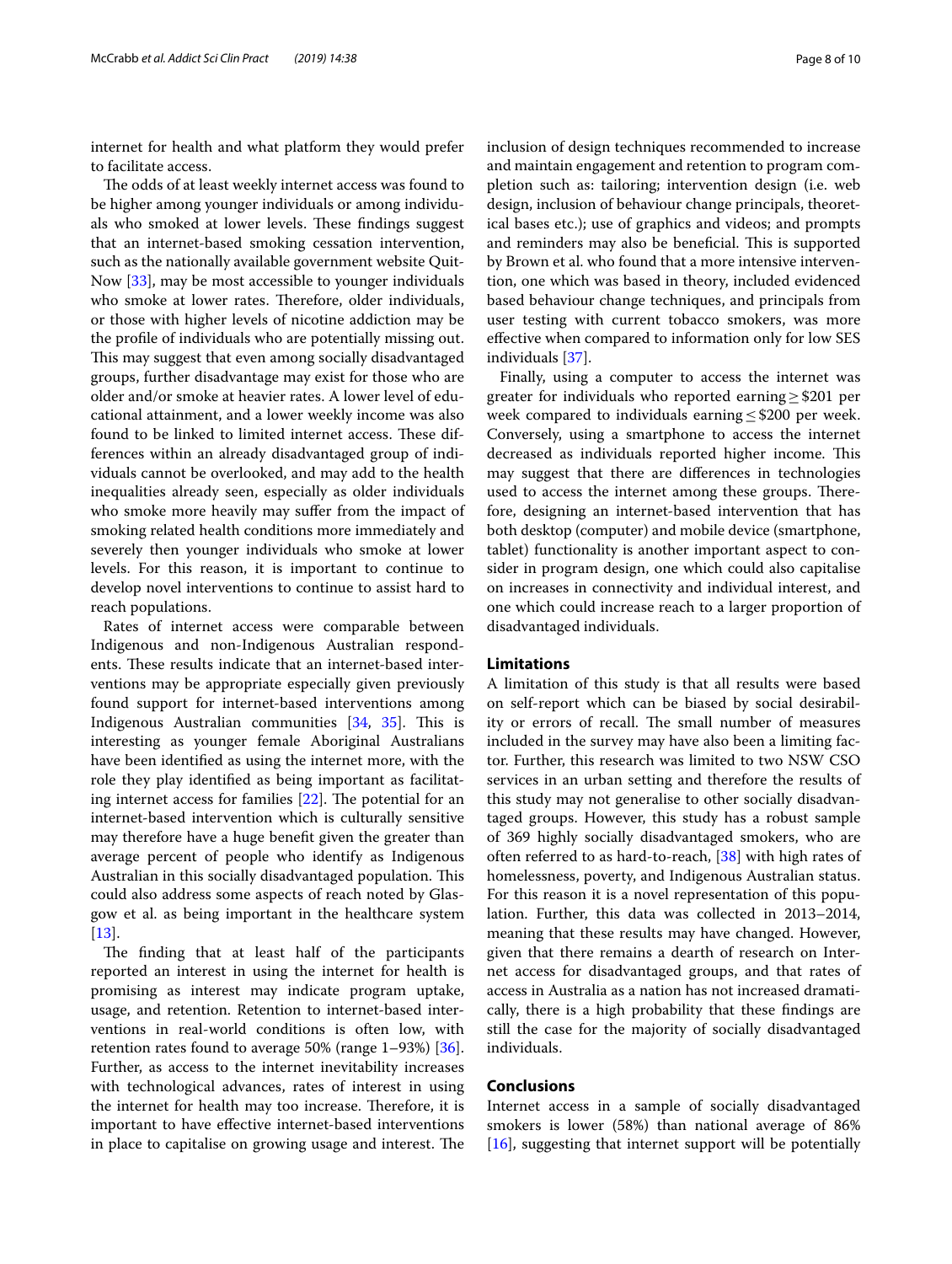benefcial to more than half of a hard to reach group of at risk individuals. Internet-based interventions may have the potential to assist some of the most disadvantaged individuals, specifcally younger smokers with a low level of nicotine addiction who may fnd it hard to quit, and therefore should be tailored to suit this target population. That the majority (89%) of participant indicated an interest in using the internet for health is a promising fnding suggesting that this form of care would have support, especially if deployed on a desktop (computer) and mobile device (smartphone, tablet) to have the greatest reach. However, exacerbation of health inequalities may be seen among socially disadvantaged people who smoke tobacco, with these fndings suggesting that heavier older smokers may not have as much access and therefore may not beneft from an internet-based intervention. For this reason, it is important to continue to establish novel approaches to providing increased care to these individuals.

#### **Abbreviations**

OR: odds ratio; SES: socioeconomic status; CSO: community service organisations; HREC: Human Research Ethics Committee; HIS: Heaviness of Smoking Index; SD: standard deviation; IQR: interquartile range; VIFs: variance infation factors; NHMRC: National Health and Medical Research Council.

#### **Acknowledgements**

We are grateful to the Research Assistants for their role in recruitment of participants. BB is supported by an NHMRC Career Development Fellowship (1063206) and a Faculty of Health and Medicine, University of Newcastle, Faculty of Health and Medicine Gladys M Brawn Career Development Fellowship. LT was supported by a scholarship from University of Newcastle and Cancer Institute New South Wales.

#### **Authors' contributions**

BB, CP, LT conceived of the design of the current study. SMc and KP ran statistical analysis and all authors aided in interpretation of results. All authors contributed to critical revision of the paper. All authors have read and met the ICMJE criteria for authorship. All authors read and approved the fnal manuscript.

#### **Funding**

The research was funded by a NHMRC Project Grant (631055) to BB and CP. LT is supported by a 50:50 scholarship from the University of Newcastle Faculty of Health and Medicine, and the Cancer Institute NSW. BB is supported by a NHMRC Career Development Fellowship (1063206) and a Gladys M Brawn Career Development Fellowship from the Faculty of Health and Medicine, University of Newcastle. CP is supported by an NHMRC Career Development Fellowship (1061335). JB is supported by an Australian Research Council Post-Doctoral Industry Fellowship and funding provided by the Cancer Council New South Wales to the Newcastle Cancer Control Collaborative. CG is funded by an NHMRC Career Development Fellowship (GNT1061978).

#### **Availability of data and materials**

The datasets used and/or analysed during the current study are available from the corresponding author on reasonable request.

#### **Ethics approval and consent to participate**

Ethics approval for this study has been obtained from the University of Newcastle Human Research Ethics Committee (HREC-2010-1002). Consent was obtained from all participants prior to commencing the survey.

#### **Consent for publication**

Not applicable.

#### **Competing interests**

The authors declare that they have no competing interests.

#### **Author details**

<sup>1</sup> School of Medicine and Public Health, Faculty of Health and Medicine, University of Newcastle, 1 University Drive, Callaghan, NSW 2308, Australia.<br><sup>2</sup> Cancer Council New South Wales, Woolloomooloo, NSW 2011, Australia. <sup>3</sup> Hunter Medical Research Institute, University of Newcastle, New Lambton, NSW 2305, Australia.

# Received: 13 December 2018 Accepted: 2 October 2019

#### **References**

- <span id="page-8-0"></span>Bryant J, Bonevski B, Paul C, McElduff P, Attia J. A systematic review and meta-analysis of the effectiveness of behavioural smoking cessation interventions in selected disadvantaged groups. Addiction. 2011;106(9):1568–85.
- <span id="page-8-1"></span>2. Australian Institute of Health and Welfare 2017. National Drug Strategy Household Survey 2016: detailed fndings. Drug Statistics series no. 31. Cat. no. PHE 214. Canberra: AIHW; 2017;1–153.
- 3. Maddox S, Segan C. Underestimation of homeless clients' interest in quitting smoking: a case for routine tobacco assessment. Health Promot J Austr. 2017;28(2):160–4.
- <span id="page-8-2"></span>4. Scutella R, Johnson G, Moschion J, Tseng Y-P, Wooden M, editors. Wave 1 fndings from Journeys Home: a longitudinal study of factors afecting housing stability. Paper presented at the Homelessness Research Conference. 2012.
- <span id="page-8-3"></span>5. Daniel JZ, Hickman M, Macleod J, Wiles N, Lingford-Hughes A, Farrell M, et al. Is socioeconomic status in early life associated with drug use? A systematic review of the evidence. Drug Alcohol Rev. 2009;28(2):142–53.
- 6. Hiscock R, Bauld L, Amos A, Fidler JA, Munafò M. Socioeconomic status and smoking: a review. Ann N Y Acad Sci. 2012;1248(1):107–23.
- <span id="page-8-4"></span>7. Schauer GL, Berg CJ, Kegler MC, Donovan DM, Windle M. Assessing the overlap between tobacco and marijuana: trends in patterns of co-use of tobacco and marijuana in adults from 2003–2012. Addict Behav. 2015;49:26–32.
- <span id="page-8-5"></span>8. Akbar SA, Tomko RL, Salazar CA, Squeglia LM, McClure EA, Tobacco and cannabis co-use and interrelatedness among adults. Addict Behav. 2019;90:354–61.
- 9. Haskins A, Bertone-Johnson E, Pekow P, Carbone E, Chasan-Taber L. Correlates of smoking cessation at pregnancy onset among hispanic women in Massachusetts. Am J Health Promot. 2010;25(2):100–8.
- 10. Barnwell SS, Earleywine M, Wilcox R. Cannabis, motivation, and life satisfaction in an internet sample. Subst Abuse Treat Prev Policy. 2006;1(1):2.
- <span id="page-8-6"></span>11. Taylor DR, Poulton R, Moffitt TE, Ramankutty P, Sears MR. The res piratory efects of cannabis dependence in young adults. Addiction. 2000;95(11):1669–77.
- <span id="page-8-7"></span>12. Bonevski B, Borland R, Paul CL, Richmond RL, Farrell M, Baker A, et al. No smoker left behind: it's time to tackle tobacco in Australian priority populations. Med J Aust. 2017;207(4):141–2.
- <span id="page-8-8"></span>13. Glasgow RE, Vogt TM, Boles SM. Evaluating the public health impact of health promotion interventions: the RE-AIM framework. Am J Public Health. 1999;89(9):1322–7.
- <span id="page-8-9"></span>14. Webb J, Foster J, Poulter E. Increasing the frequency of physical activity very brief advice for cancer patients. Development of an intervention using the behaviour change wheel. Public Health. 2016;133:45–56.
- <span id="page-8-10"></span>15. Australian Bureau of Statistics. 8146.0—Household Use of Information Technology, Australia, 2016–2017. 2018. [https://www.abs.gov.au/ausst](https://www.abs.gov.au/ausstats/abs%40.nsf/mf/8146.0) [ats/abs@.nsf/mf/8146.0](https://www.abs.gov.au/ausstats/abs%40.nsf/mf/8146.0) Accessed 1 Aug 2019.
- <span id="page-8-11"></span>16. Australian Bureau of Statistics. 8146.0—Household use of information technology, Australia, 2014–2015. 2016.
- <span id="page-8-12"></span>17. Australian Bureau of Statistics. 8153.0—Internet Activity, Australia, June 2018. 2018. [https://www.abs.gov.au/ausstats/abs@.nsf/mf/8153.0/](https://www.abs.gov.au/ausstats/abs%40.nsf/mf/8153.0/) Accessed 1 Aug 2019.